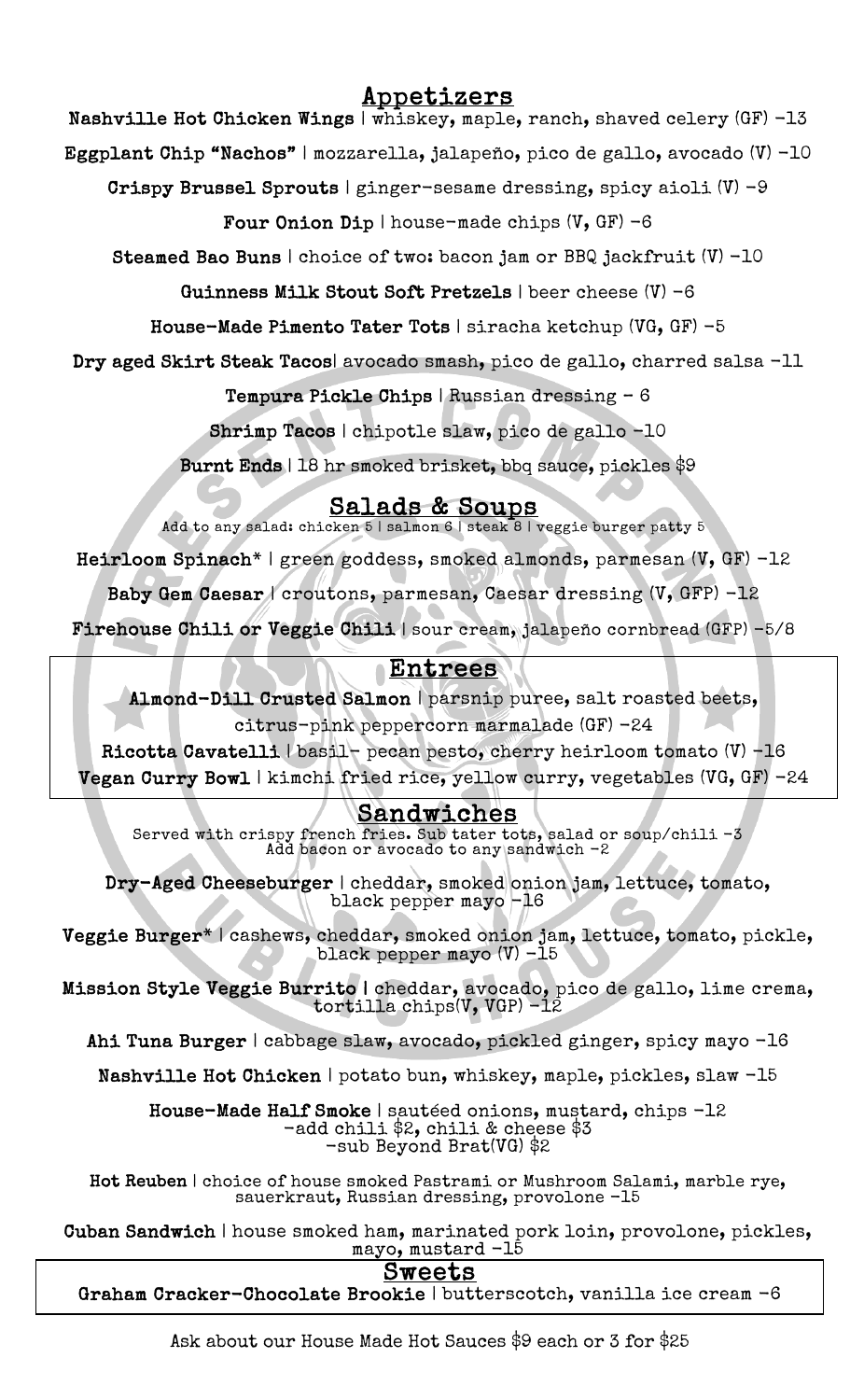# Present Company Public House Draft Beer List

| <b>Brewery</b> Name<br><b>DC Brau Pils</b><br>German Pilsner- A refreshing local pilsner, brewed with German heirloom Pilsner Malt and Hallertau<br>Tradition Hops                                                | Origin<br>Washington, DC | ABV<br>4.5%                                               | Price<br>\$7.5   |
|-------------------------------------------------------------------------------------------------------------------------------------------------------------------------------------------------------------------|--------------------------|-----------------------------------------------------------|------------------|
| <b>RAR</b> Groove City<br>Hefeweizen -Hazy, unfiltered wheat beer with a slight sweetness and notes of banana and clove on the<br>finish.                                                                         | Cambridge, $MD = 5.4\%$  |                                                           | \$7.5            |
| Down East Original Blend<br>Hard Cider-Unfiltered craft cider that uses culinary apples like Red Delicious,<br>Yellow Delicious, and McIntosh. Crisp and juicy. (GF)                                              | Boston, MA               | 5.1%                                                      | \$7.5            |
| <b>Atlas Blood Orange Gose</b><br>Gose-A light bodied slightly sour beer with a touch of salt and sweet orange. A local and refreshing<br>summer beer.                                                            | Washington, DC           | $4.4\%$                                                   | \$7.5            |
| <b>Beale's</b> Peach Tea Blonde Ale<br>Blonde Ale -Smooth, malty, slightly sweet blonde ale brewed with loose-leaf black tea with subtle<br>notes of floral and peach.                                            | Bedford, VA              | $4.6\%$                                                   | \$7.5            |
| Bell's Oberon<br>Wheat Ale- Get it while you can! Bell's seasonal wheat ale has a spicy hop character with mildly fruity<br>aromas and wheat malt to create a smooth easy drinking beer for the warmer weather.   | Kalamazoo, MI            | 5.8%                                                      | \$8              |
| Union German Style Amber<br>Pale, malty, German-style lager brewed to celebrate the Fall season. Light, crisp and über quaffable,<br>with a sweet, smooth, biscuity flavor. This is the taste of fall in a glass. | Baltimore, MD            | 5.6%                                                      | \$7.5            |
| <b>Firestone Walker Lager</b><br>Lager-Light and crisp made in the classic all-malt Munich Helles style. Very refreshing on a DC<br>summer day with German hops providing a hint of bitterness.                   | Cambridge, MD            | 4.5%                                                      | \$7.5            |
| Oskar Blues Dale's Pale Ale<br>American Pale Ale - Light in color, delivering a hoppy nose. Pale malts and citrusy floral hops<br>provides a balanced and assertive pale ale.                                     | Longmont, CO             | 6.5%                                                      | \$7.5            |
| <b>Sloop Brewing Juice Bomb</b><br>Hazy IPA - Outstanding new unfiltered brew, bursting with citrus flavor that's balanced<br>with a touch of bitterness on the finish.                                           | E. Fishkill, NY          | 6.5%                                                      | \$7.5            |
| <b>Southern Tier IPA</b><br>IPA- Citrus and Pine hops are balanced with a subtle caramel sweetness creating a classic American IPA.                                                                               | Lakewood, NY             | 7%                                                        | \$7.5            |
| Left Hand Flamingo Dreams<br>Blonde Ale-Nitro blonde with raspberries and black currants. Super smooth, slightly sweet, with a<br>beautiful pink color.                                                           | Longmont, CO             | 6.0%                                                      | \$8              |
| Draft COMBO: Southern Tier Draft & a Shot of Dickel Rye-\$11                                                                                                                                                      |                          |                                                           |                  |
| <u>Craft Bottles &amp; Cans</u>                                                                                                                                                                                   |                          |                                                           |                  |
| Malty/Lager<br><u>Light &amp; Crisp</u><br>Hofbrauhaus $005.1\%$ \$7<br>New Belgium Fat Tire 5.2% \$7<br>Rothaus Pils 5.1% \$8<br>Long Trail Ale 5.0% \$7                                                         |                          | Cigar City Guayaberra 5.5% \$7<br>Right Proper RBW 5% \$7 | <b>Pale Ales</b> |

 $\lceil$ 

Wheat<br>DC Brau El Hefe Speaks 5.2% \$7<br>3 Floyds Gumballhead 5.6% \$7

Sour<br>Union Old Pro Gose 4.2% \$7<br>Two Roads Lime 16oz \$10

IPAs<br>Aslin Power Moves16 oz 5.5% \$8 Bell's Two Hearted 16oz 7% \$8 Stone Delicious 7.7% \$7.5

**Dark and/or Roasty<br>Deschutes** BB Porter 5.2% \$7 Oskar Blues Ten Fidy 10.5% \$9

Hard Cider

Anxo Blanc/ Pride 6.9% \$8 Aval Artisinal cidre 6% \$8<br>Graft Lost Tropic 6.9% \$8

Belgian<br>New Belgium Tripel 8.5% \$7 Unibroue La Fin du Monde 9% \$9 3 Stars Peppercorn 6.5% \$6.5

Spiked Seltzer

Wild Basin Blk Raspberry 5% \$7 Peak Organic Blkbry Lime 5% \$7 Citizen Lemon 16oz 5% \$8

**Double IPAs<br>Oliver BMORE Hazy 8% \$9<br>Six Point Resin 9.1% \$9** 

Fruity<br>Seadog Blueberry Wheat 4.6% \$7<br>Schofferhoffer 16oz 2.5% \$7

Suds<br>High Life-5 Miller Lite-5 Peroni-5 Bitburger (NA)-5 Guinness Tall-8 Blue Moon-7 Narragansett Lager Tall–5 Dogfish Head Lo-Cal IPA -7 Omission Pale Ale (GF)-5